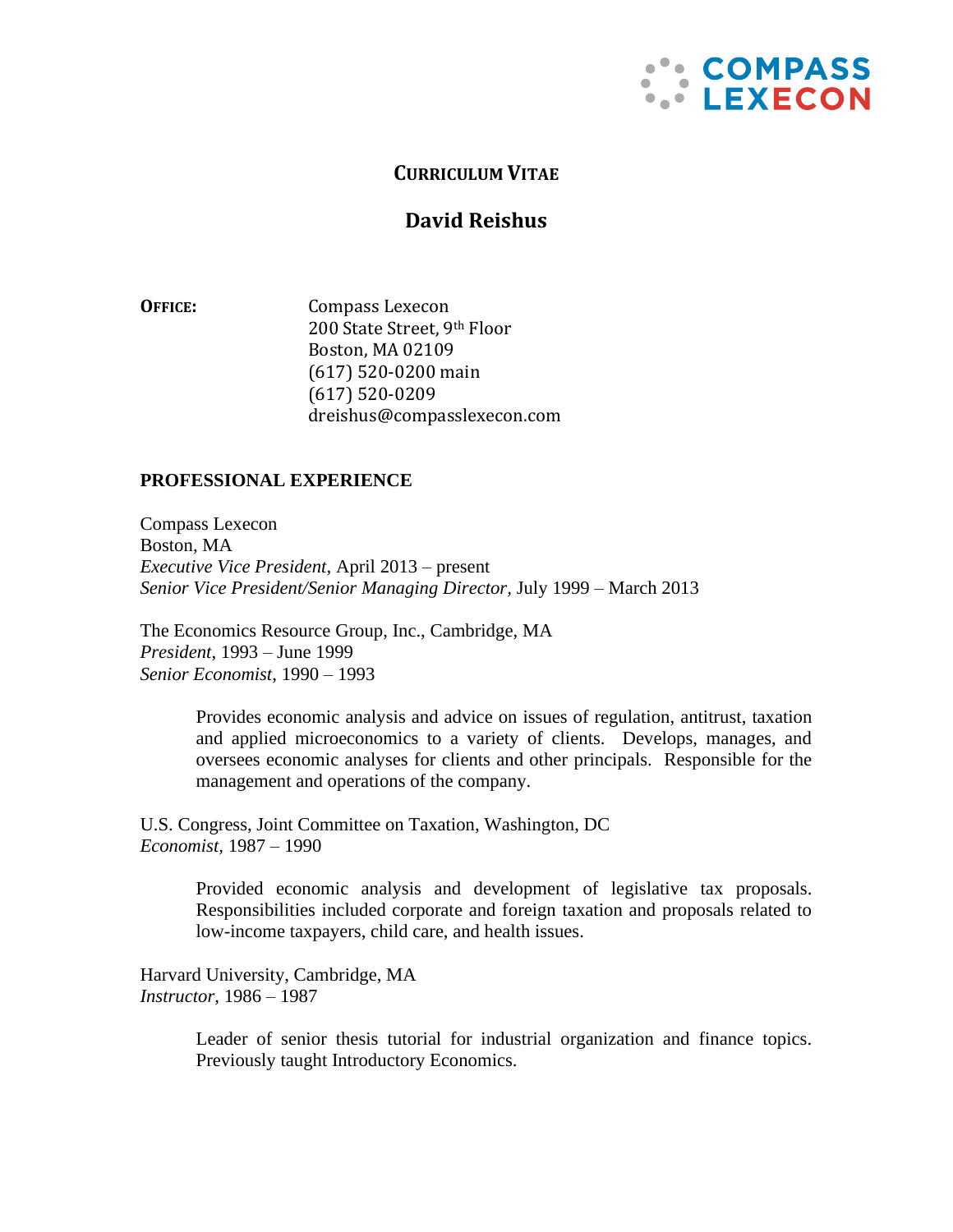Information Resources, Inc., Chicago, IL *Consultant*, 1979 – 1980

#### **EDUCATION**

Harvard University, Cambridge, MA Ph.D. in Economics, 1988 Dissertation: "Empirical Essays on the Economics of Taxation and the Firm" M.A. in Economics, 1983

Northwestern University, Chicago, IL B.A. in Economics, 1979

#### **TESTIMONY AND OTHER REPORTS**

Association of American Railroads

*Before the Surface Transportation Board. Docket No. EP 761, Hearing on Railroad Revenue Adequacy. Response to the "Benchmark Methodology" Proposal Submitted by the American Chemistry Council.* Verified Statement, February 13, 2020. (With Joseph Kalt).

## Government of Canada

*Before the International Trade Administration, Department of Commerce*, *Countervailing Duty Investigation of Certain Softwood Lumber Products From Canada (C-122-858), First Administrative Review. Response to Petitioner's Submission of August 12, 2019.* Expert Witness Statement, August 26, 2019. *Economic Analysis of Log Export Regulations from Four Provinces.* Expert Witness Statement, April 8, 2020. *Evaluation of the Use of U.S. Export Log Prices as a Canadian Log Price Benchmark.* Expert Witness Statement, June 18, 2020.

Governments of British Columbia and Government of Canada

*Before the International Trade Administration, Department of Commerce*, *Countervailing Duty Investigation of Certain Softwood Lumber Products From Canada (C-122-858), First Administrative Review. Economic Analysis of British Columbia Log Export Permitting Process, Stumpage and Log Markets.* Expert Witness Statement, July 15, 2019. (With Joseph Kalt).

#### Government of Canada

*Before the International Trade Administration, Department of Commerce*, *In the Matter of Certain Softwood Lumber Products from Canada (A-122-857). Economic Analysis Regarding Claims of Particular Market Situation for Canadian Softwood Lumber By-Products.* Expert Witness Statement, July 20, 2017.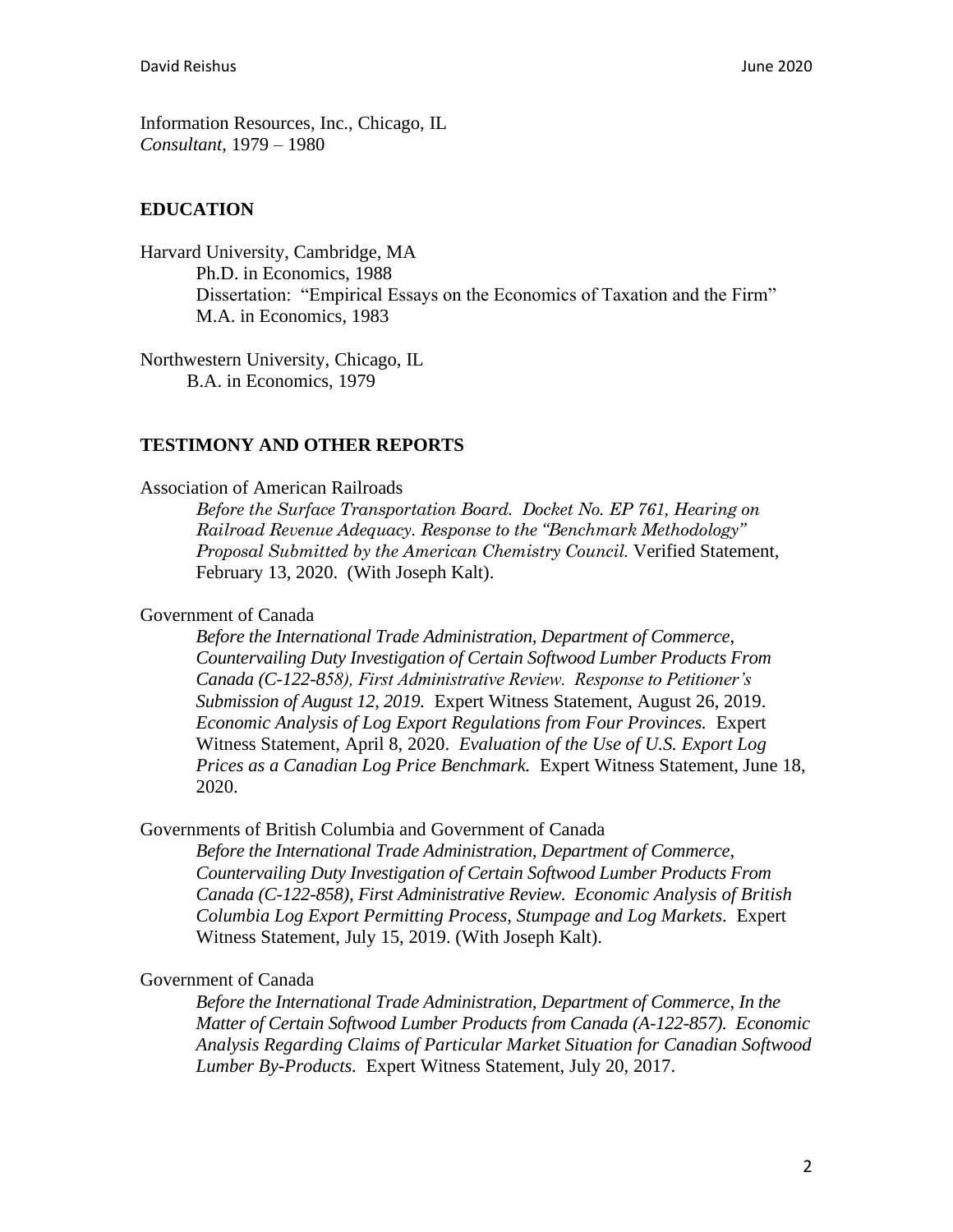#### Association of Oil Pipe Lines

*Before the Federal Energy Regulatory Commission. Docket No. RM17-1-000 Revisions to Indexing Policies and Page 700 of FERC Form No. 6.* Declaration, January 19, 2017.

#### BNSF Railway Company

*Before the Surface Transportation Board. Finance Docket No. 32760 (Sub-No. 46) BNSF Railway Company -- Terminal Trackage Rights --Kansas City Southern Railway Company and Union Pacific Railroad Company.* Verified Statement, October 23, 2015.

#### Association of American Railroads

*Petition of the Association of American Railroads to Institute a Rulemaking Proceeding to Reintroduce Indirect Competition as a Factor Considered in Market Dominance Determinations for Coal Transported to Utility Generation Facilities; Surface Transportation Board Ex Parte No. 717.* Verified Statement, November 14, 2012.

#### Modis

*In the United States District Court for the District of Columbia, Case 1:09-cv-01051-RWR, Modis, Inc. v. Infotran Systems, Inc. and Tien H. Tran v. Modis Inc. and Timothy W. Martin.* Expert Report, October 18, 2010. Deposition testimony December 7, 2011.

### Government of Canada

*In the Matter of Arbitration No. 91312, Canada v. The United States of America.* Expert Witness Statement of Joseph P. Kalt and David Reishus, May 12, 2009.

#### Government of Canada

*In the Matter of Arbitration No. 7941, The United States of America v. Canada.* Expert Witness Statement, June 29, 2008. Rebuttal Expert Witness Statement, August 11, 2008. (With Joseph Kalt).

#### Government of Canada

*In the Matter of an Arbitration Under Chapter Eleven of the North American Free Trade Agreement Between Merrill & Ring Forestry, L.P. and The Government Of Canada.* Expert Report, May 9, 2008. Supplemental Expert Affidavit, March 19, 2009. Oral testimony, May 21, 2009.

#### Dynegy

*In the Circuit Court of Colbert County, State of Alabama, NO. CV-2003-142JMH, Nelson Brothers, LLC v. Cherokee Nitrogen v. Dynegy Marketing & Trade; Dynegy Inc*. Expert Report, August 22, 2007.

## Independent Energy Producers Association of California

*Before the Federal Energy Regulatory Commission, Docket No. R.06-02-013, Long-Term Procurement Plans, Prepared Testimony of the Independent Energy*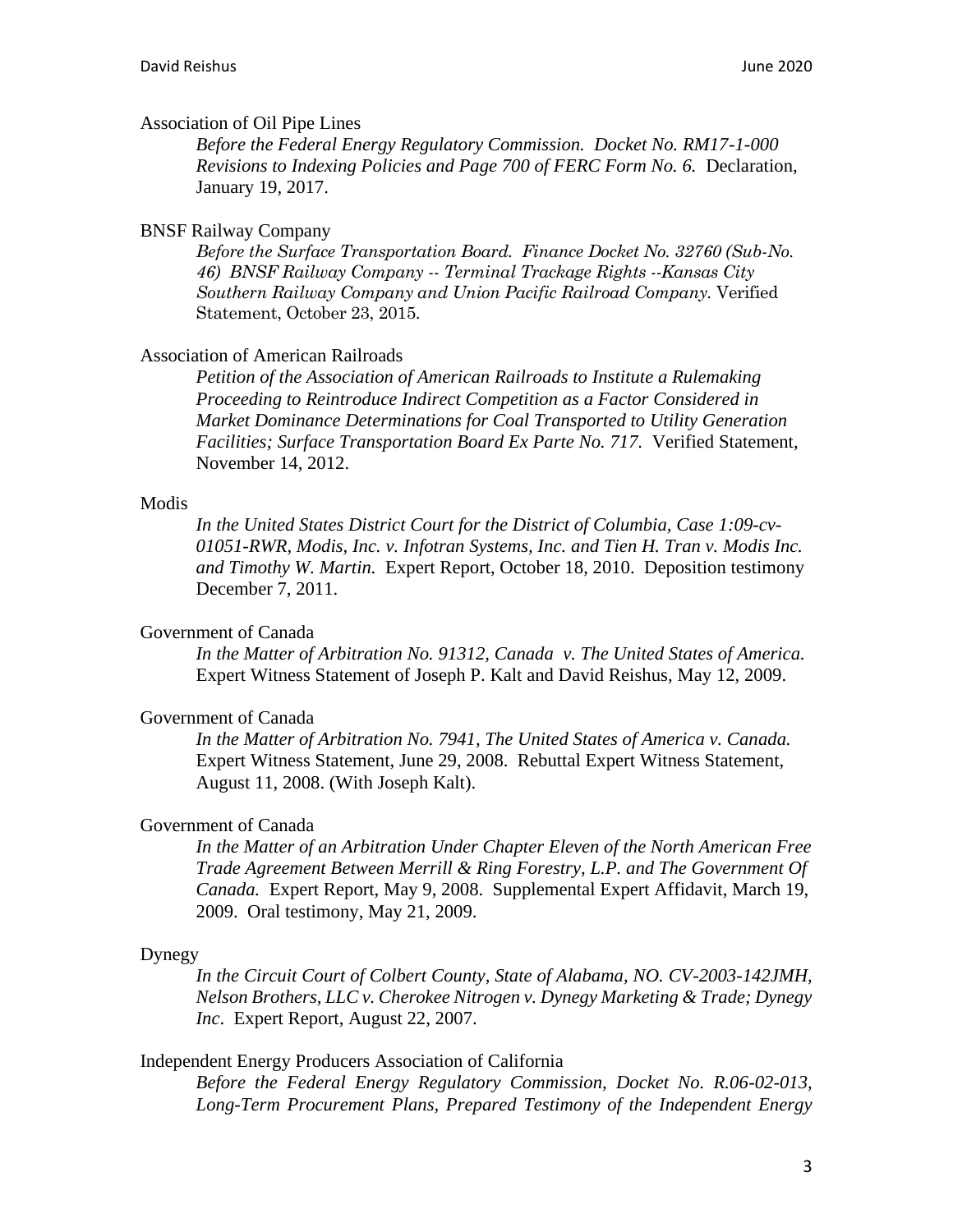*Producers Association*; Prepared Testimony of David Reishus and Joseph Cavicchi on behalf of the IEPA, March 2, 2007.

### First Energy

*Before the Pennsylvania Public Utility Commission, Petition of Metropolitan Edison Company for Approval of a Rate Transition Plan (Metropolitan Edison Company Docket No. R-00061366) and Petition of Pennsylvania Electric Company for Approval of a Rate Transition Plan (Pennsylvania Electric Company Docket No. R-00061367),* Direct Testimony of David A. Reishus, April 10, 2006.

### ExpressTrak LLC

*In the United States District Court For the District of Columbia, Case No. 02- CV-1773, National Railroad Passenger Corporation v. ExpressTrak, L.L.C*., Expert Report, Dated January 3, 2006; revised April 7, 2006. Deposition testimony, March 24 and April 26, 2006.

### British Columbia Lumber Trade Council and the Province of British Columbia

*Before the International Trade Administration, Department of Commerce*, *In the Matter of Certain Softwood Lumber Products from Canada (C-122-839)*. *Statement for the First Administrative Review, March 15, 2004 (with Joseph Kalt); Response to Price Impact of Canadian Log Restraints, March 16, 2004 (with Joseph Kalt); Response to Coalition Submission on Pass-Through Issues, April 15, 2004 (with Joseph Kalt); Economics of Arm's-Length Transactions and Subsidy Pass-Through, September 15, 2004 (with Joseph Kalt); Economic Analysis of the Vancouver Log Market, February 28, 2005 (with Joseph Kalt); Comment on the Economic Implications of the Annual Allowable Cut, December 5, 2005 (with Joseph Kalt); Update to Economic Analysis of the Vancouver Log Market, December 5, 2005 (with Joseph Kalt)*. Reports filed from March 15, 2004 to December 5, 2005.

## Multiple Associations of Energy Producers

*Before the Public Utilities Commission of the State of California, Rulemakings R.04- 04-025 – R.04-04-003*, "Prepared Rebuttal Testimony," October 28, 2005 (with A. Joseph Cavicchi). Oral testimony, January 23 and 24, 2006.

#### PPL Corporation

*United States of America, Before the Federal Energy Regulatory Commission, Docket No. ER05-1416-000*, "Affidavit of A. Joseph Cavicchi, Joseph P. Kalt, Ph.D., and David A. Reishus, Ph.D. on Behalf of the PPL Parties," October 19, 2005.

#### The Burlington Northern and Santa Fe Railway Company

*Before the Surface Transportation Board, Finance Docket No. 34342, Kansas City Southern -- Control -- The Kansas City Southern Railway Company, Gateway Eastern Railway Company, and The Texas Mexican Railway Company.* Verified Statement, June 3, 2003; Verified Statement, August 4, 2003; Reply Verified Statement, August 29, 2003.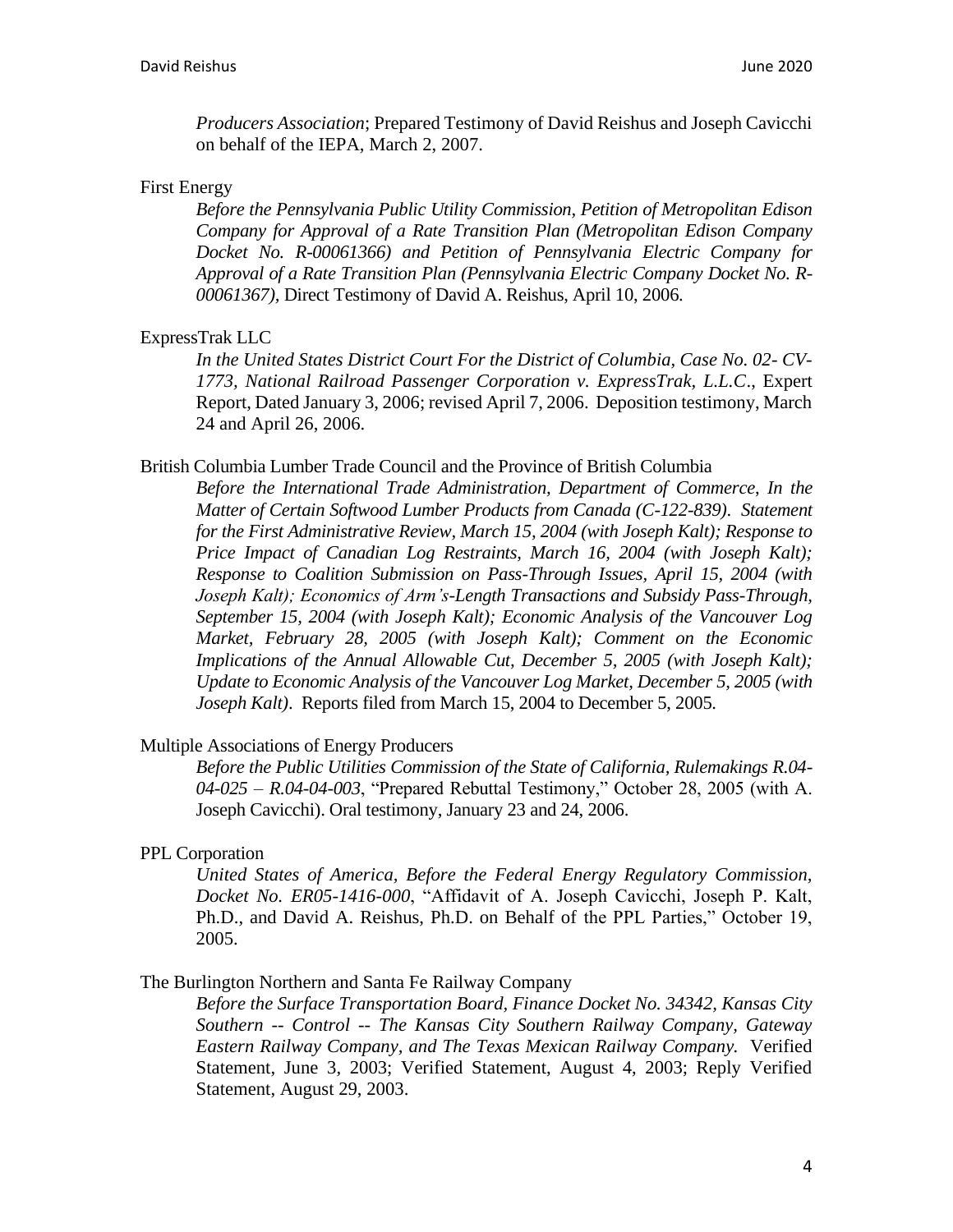## Dynegy Inc.

*United States of America, Before the Federal Energy Regulatory Commission, San Diego Gas & Electric Company v. Sellers of Energy and Ancillary Services, Investigation of Practices of the California ISO and PX; Pub. Utils. Comm'n of the State of California v. Sellers of Long-Term Contracts*. Prepared Rebuttal Testimony (with Patrick Wang), March 20, 2003.

### Duke Energy Trading and Marketing LLC

*United States of America, Before the Federal Energy Regulatory Commission, San Diego Gas & Electric Company v. Sellers of Energy and Ancillary Services into Markets Operated by the California Independent System Operator and the California Power Exchange; Investigation of Practices of the California Independent System Operator and the California Power Exchange*. Prepared Rebuttal Testimony (with Patrick Wang), March 20, 2003.

Dynegy Inc.; Duke Energy Services LLC; Mirant Americas, Inc.; Reliant Energy; Williams Energy Marketing and Trading Co.

*United States of America, Before the Federal Energy Regulatory Commission, San Diego Gas & Electric Company v. Sellers of Energy and Ancillary Services into Markets Operated by the California Independent System Operator and the California Power Exchange; Investigation of Practices of the California Independent System Operator and the California Power Exchange*. Affidavit (with Patrick Wang), October 15, 2002 (revised November 12, 2002).

#### Association of American Railroads

*Review of Rail Access and Competition Issues, Before the Surface Transportation Board, Ex Parte No. 575*. Joint Verified Statement (with Joseph Kalt), March 26, 1998.

## Crow Tribe of Indians

*Report Concerning the Crow Tribe Resort Tax* (with Joseph P. Kalt), November 27, 1996; *Surrebuttal Report Concerning the Crow Tribe Resort Tax* (with Joseph P. Kalt), February 25, 1997; and *Report Concerning the Crow Tribe Resort Tax*  (with Joseph P. Kalt), March 31, 2000.

#### Sithe Energies

*Economic Impact on New York State of the Sithe Plan*, Chapter IV of *Energizing New York: The Sithe Plan*, December 8, 1995.

#### Massachusetts Department of Environmental Protection

*Use of an Economic Test for Distinguishing Legitimate Recycling Activities*, July 1993.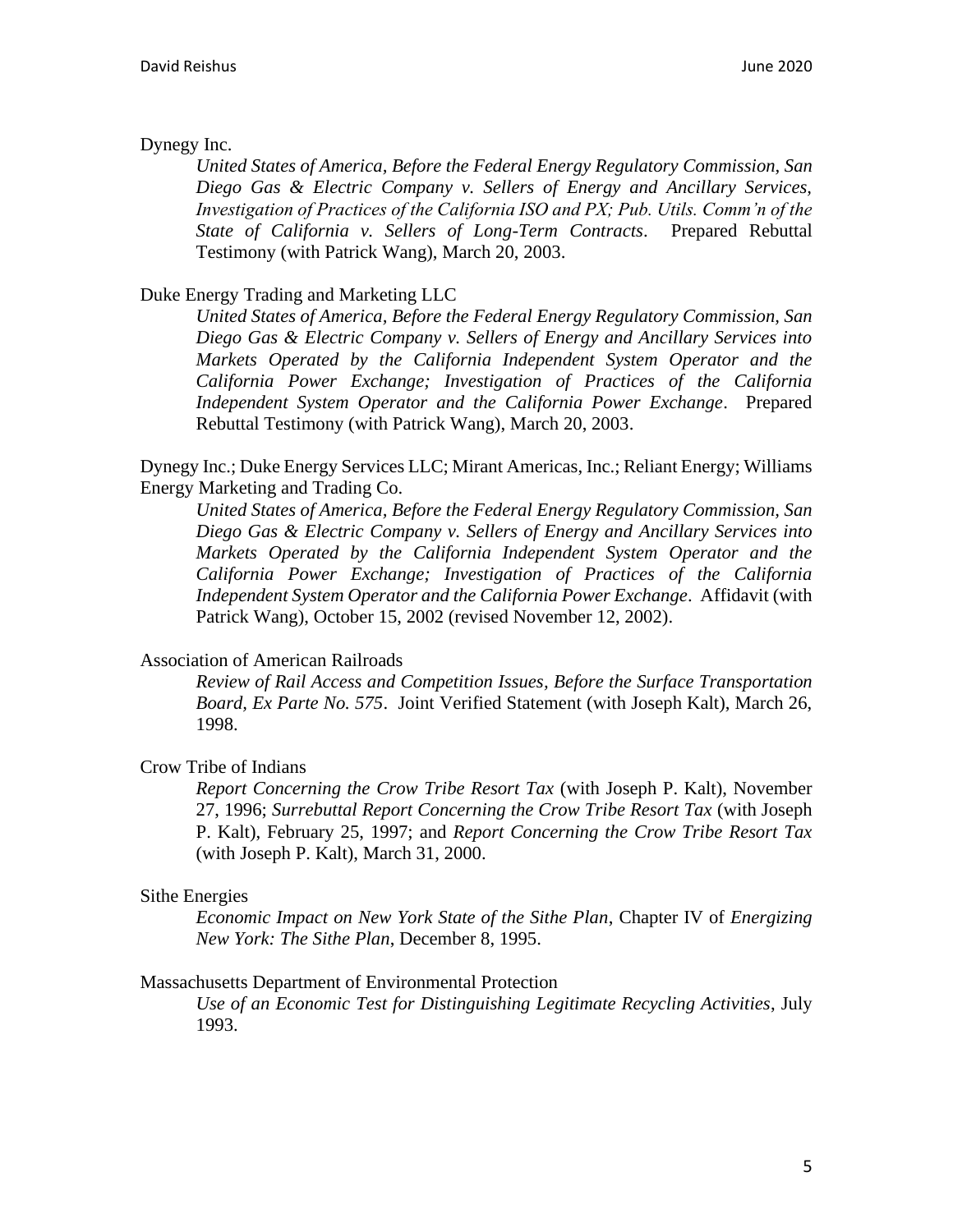## **SELECTED OTHER CONSULTING EXPERIENCE**

### Government of Canada

Assisted in developing presentations, responses and submissions before WTO dispute settlement panel regarding countervailing duties.

### Major Coal Producers

Analyzed end-market competitive alternatives and pricing behaviors.

### Management Company

Analyzed lost profits and other damages arising from contractual dispute in Asian gaming.

### Large Integrated Electric Utility

Analyzed cost and rate impacts related to shut down of nuclear plant.

### International Oil Company

Analyzed cost structure for major deepwater crude oil exploration and production investment.

### Independent Transmission Company

Analyzed risk and financial investment incentives for stand-alone transmission project.

#### Large Solar Power Provider Assisted in data analysis of market operations and outcomes.

## Merchant Power Generator

Analyzed economic, regulatory and financial issues related to proposed new pipeline investment and novel regulatory regime.

## Supermajor Oil Company

Assist in analysis of competition and proposed conditions related to divestiture of regional midstream petroleum product assets.

## Electric and Gas Utility Holding Companies

Analyzed potential competitive issues arising from multiple mergers between large electric, gas utility, and interstate gas pipeline companies for use before Federal competition authorities and state regulatory agencies.

## Major Regional Hospital

Performed statistical analysis of patient waiting-times and follow-up.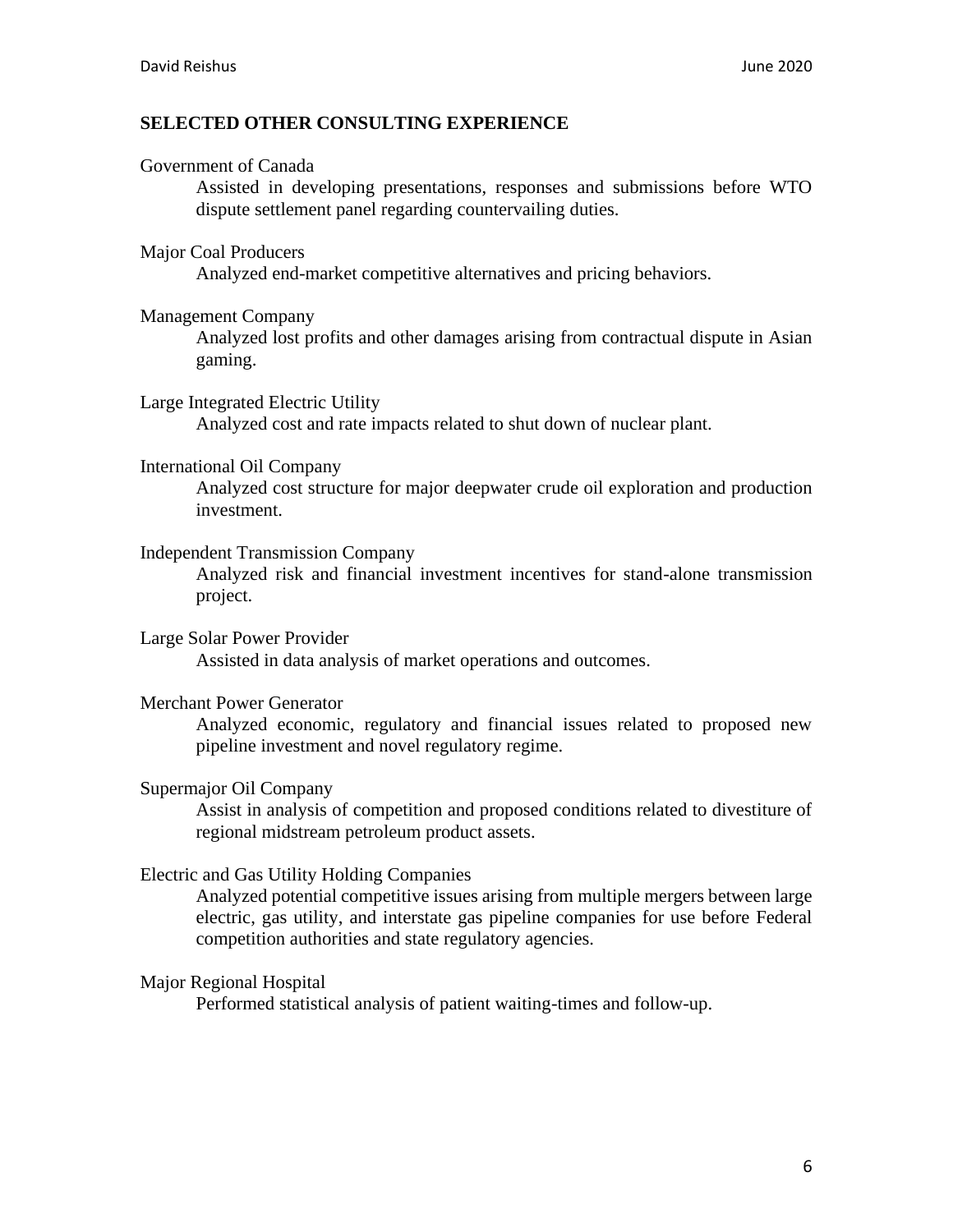### Petroleum Products Pipeline

Analyzed business and regulatory options for large interstate petroleum products pipeline subject to market-based and regulated tariffs.

### Dean Foods

Analyzed claims of price fixing and statistical model of antitrust damages for use in class certification.

### Group of Class 1 Railroads

Analyzed claims of competitive harm and the development and use of econometric models for pricing, damages and class certification in the context of alleged pricefixing.

### Government of Canada

In context of international arbitration under the U.S. Canada Softwood Lumber Agreement, analyzed pricing patterns, effects of risk and government development and timber pricing policies in multiple provinces on the North American lumber markets, Developed dynamic economic models of production and trade capable of determining appropriate export measure adjustments.

### Major Energy Traders

Assisted in analyses of claims of market manipulation in physical and financial energy markets.

#### U.S. Generation Companies

Advise on methods for performing merger analysis and analysis of competitive effects of proposed divestitures.

#### Western Refining

Analyzed effect of a contested proposed merger involving southwestern refining, wholesale, and marketing operations

## AT&T

Analyzed competitive issues in the long-distance telephone market in the context of a class-action price-fixing suit.

#### Pacific Lumber/Scotia Pacific

Assisted in analysis and projections involving redwood product markets for business valuation in bankruptcy.

#### TAPS Carriers

Assisted in development of ratemaking analyses for oil pipeline rates.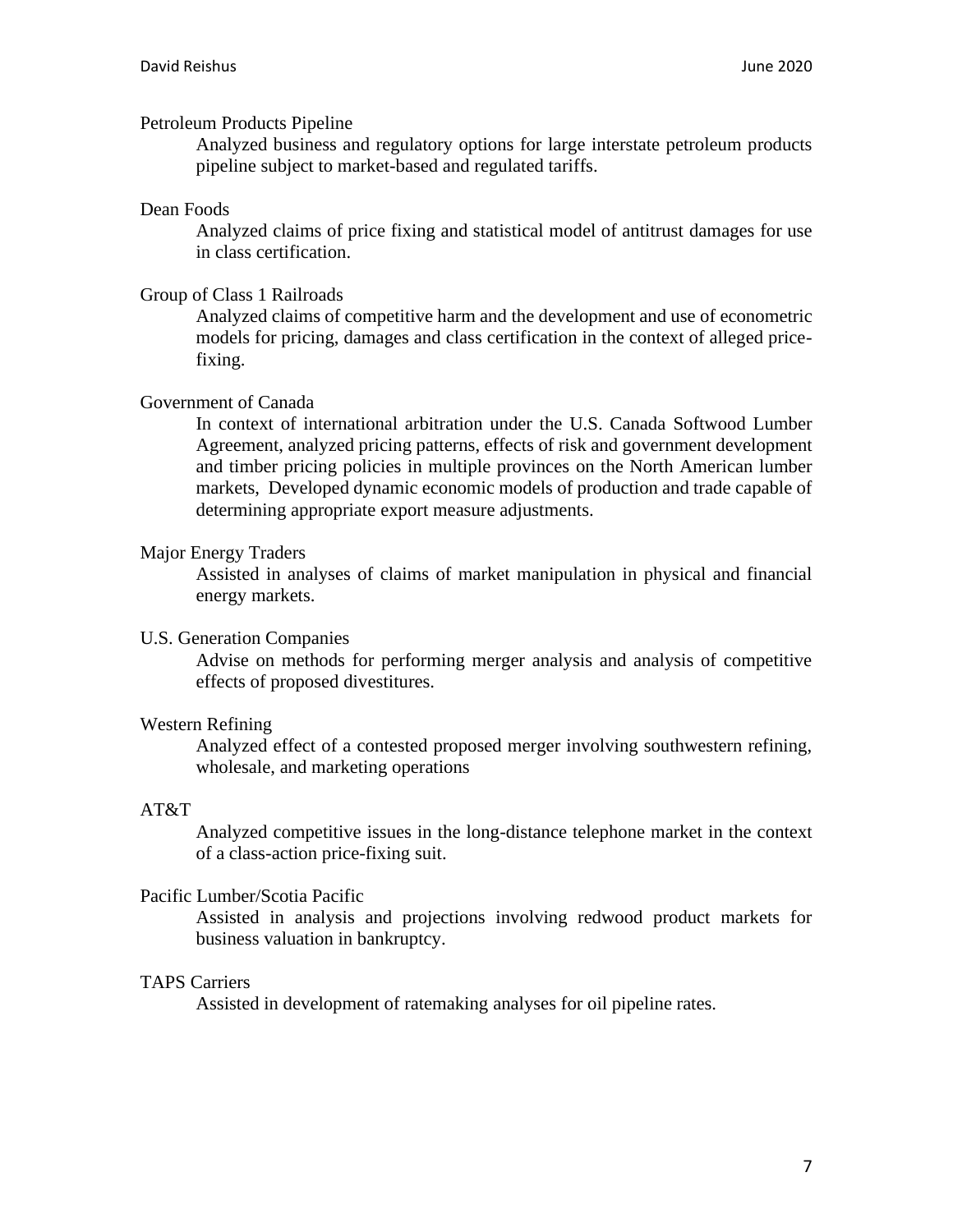## General Electric & Bechtel

Analyzed derivation of cost of equity, discount factor, and method for contract damages and expropriation of Dabhol power plant in the context of I.C.C. arbitration.

## Class 1 Railroad

Analyzed potential competitive harm of vertical rail merger and possible remedies before the Canadian Competition Bureau.

## Multinational Oil Companies

Analyzed alternative approaches for identifying, measuring and managing price and fiscal risks in long-term contracts in connection with multiple billion-dollarplus projects in in Africa and Middle East.

## Frontier Oil Corporation

Analyzed application of discount factors and method in damages arising from a failed merger.

### Amoco

Analyzed marketability and market value of natural gas for purposes of class-action royalty valuation.

## Class 1 Railroad

Analyzed claims of vertical market foreclosure and anticompetitive conduct in rail transportation.

## Supermajor Oil Company

Performed functional analysis of sources of global value creation for international tax treatment.

## Government of Canada

Assisted in analysis of changes in forestry practices and stumpage charges in the context of international trade agreements.

## Exxon Corporation and Affiliated Companies

Performed analysis of design and effect of U.K. oil and gas tax system.

## CSX Corporation and CSX Transportation, Inc.

Analyzed historical evidence of rail consolidations and the impact of the proposed Conrail transaction on Eastern coal shippers. Evaluated competitive requirements of proposed conditions on the transaction.

## Group of Major Oil Companies

Developed and analyzed a database of crude oil purchases for analyzing issues of crude oil valuation at the wellhead in the context of multiple class action litigations.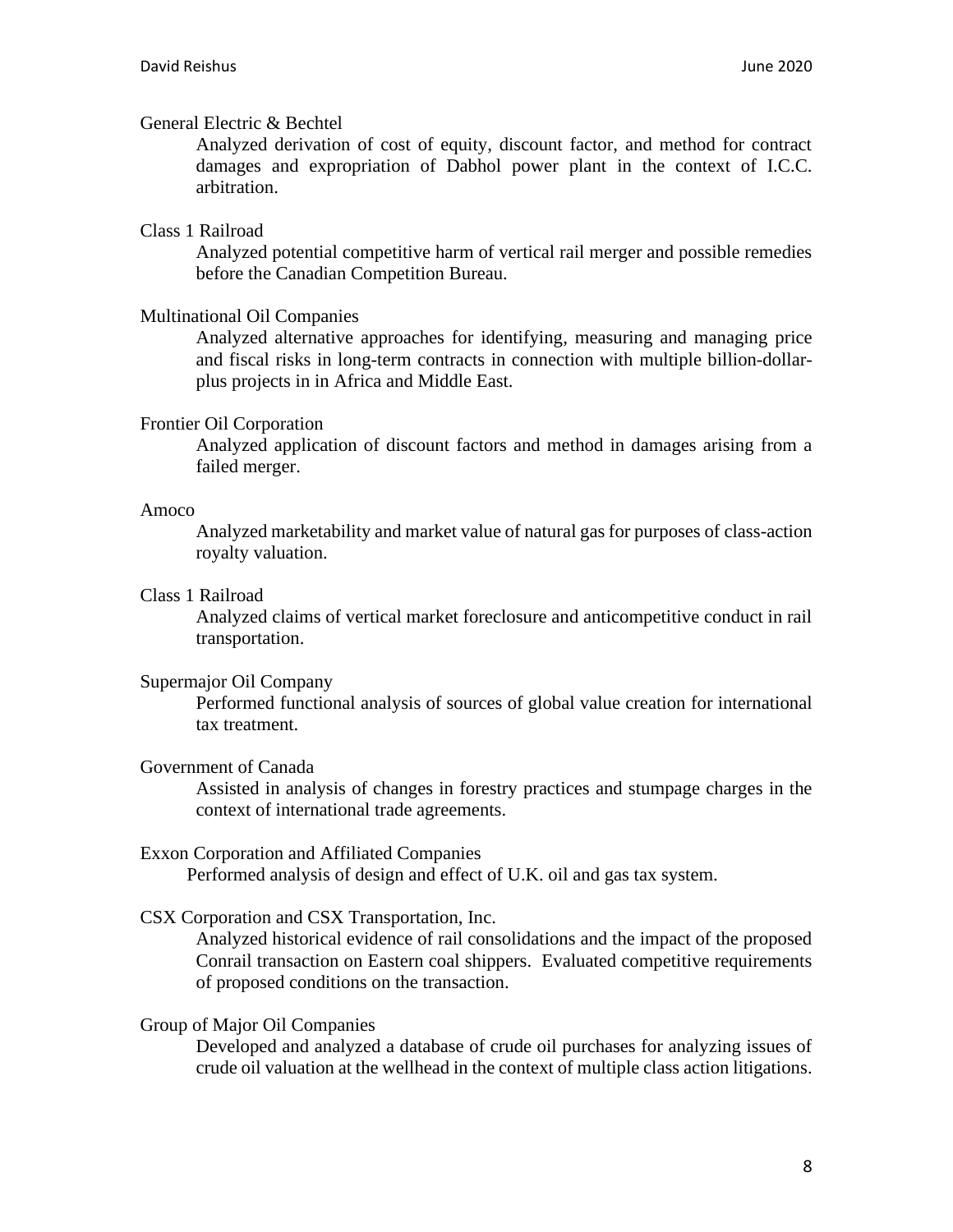### Koch Pipeline

Assisted in developing product and market definitions relating oil pipeline antitrust allegations.

## British Petroleum

Performed economic analysis of alternative organizational forms for operating petroleum assets. Developed advanced financial tools for valuing decision alternatives and contingent assets.

#### Exxon

Performed economic analysis of certain fuel used and cost allocations among the Prudhoe Bay Unit owners for a royalty dispute with the State of Alaska.

### Burlington Northern Railroad/Santa Fe Railroad

Analyzed competitive impacts of proposed railroad merger for use before the Interstate Commerce Commission.

### PSI/CINergy

Adapted economic model of regional economy and performed analysis of the economic impact of alternative merger scenarios for a public utility.

## El Paso Natural Gas Company

Performed economic analysis of markets and competition for an open-access natural gas pipeline for use in an antitrust case.

#### Better Home Heat Council, Inc.

Performed economic analysis of a local gas utility's conservation programs effect on consumer fuel-switching decisions and public policy impact for use before the Massachusetts Department of Public Utilities.

### Association of American Railroads

Analyzed the impact of market conditions for the exemption of rail transportation of export corn and soybeans from Interstate Commerce Commission regulation.

## ARCO Pipe Line Company

Evaluation of market power of petroleum products pipeline in consideration of light-handed regulation for use before the Federal Energy Regulatory Commission.

#### BP/America

Assisted in the design and implementation of crude oil valuation analyses for royalty litigation.

#### Williams Natural Gas Pipeline Co.

Prepared pricing analysis of natural gas purchase contracts, performed calculation of damages, and analyzed economic submissions for use in antitrust case.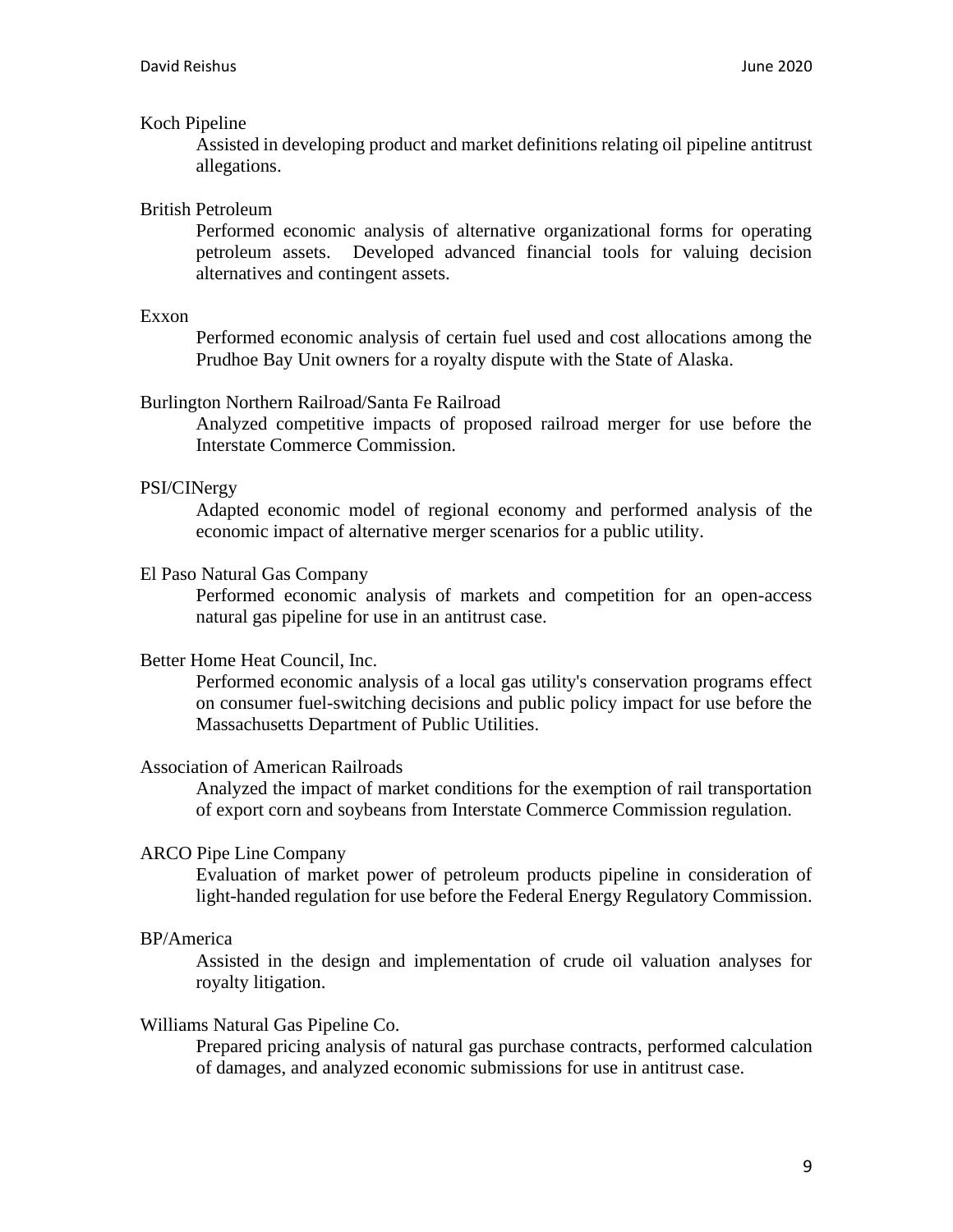### El Paso Corporation

Various projects including strategic analysis of market opportunities to enhance value of the pipeline and analysis of market competition in gathering and longdistance gas transportation.

### Government of British Columbia

Assisted in evaluation of impact of Canadian log export regulations on U.S. and Pacific Rim log and wood products trade and industry.

### Atlantic Richfield Company

Provided economic analysis of market structure and conduct for the distribution of motor fuels for use in an antitrust case.

### Burlington-Northern Railroad

Assisted in evaluating market impacts of innovative railroad grain car service rate and reservation policy for use before the Interstate Commerce Commission.

### National Cattleman's Association

Researched and wrote report analyzing the welfare and environmental effects of domestic U.S. beef production with particular concern about appropriate policy responses.

## **PUBLICATIONS AND RESEARCH**

"Corporate Reorganizations: Tax Treatment of Corporate Mergers, Acquisitions, and Reorganizations," *The Encyclopedia of Taxation and Tax Policy, 2nd ed*., The Urban Institute Press, 2006. (Revised and updated.)

"Corporate Reorganizations: Tax Treatment of Corporate Mergers, Acquisitions, and Reorganizations," *The Encyclopedia of Taxation and Tax Policy*, The Urban Institute Press, 1999.

"Outside Directorships, the Reputation of Managers, and Corporate Performance" (with S. Kaplan), *Journal of Financial Economics*, Vol. 27, No. 2, September 1990.

"Financing Child Care: Who Will Pay for the Kids?," *National Tax Journal*, Vol. XLII, No. 3, September, 1989.

"The Effects of Taxation on the Merger Decision" (with A. Auerbach), in A. Auerbach, ed., *Corporate Takeovers: Causes and Consequences*, University of Chicago Press, 1988.

"Taxes and the Merger Decision" (with A. Auerbach), in J. Coffee, L. Lowenstein, and S. Rose-Ackerman, eds., *Knights, Raiders and Targets*, Oxford University Press, 1988.